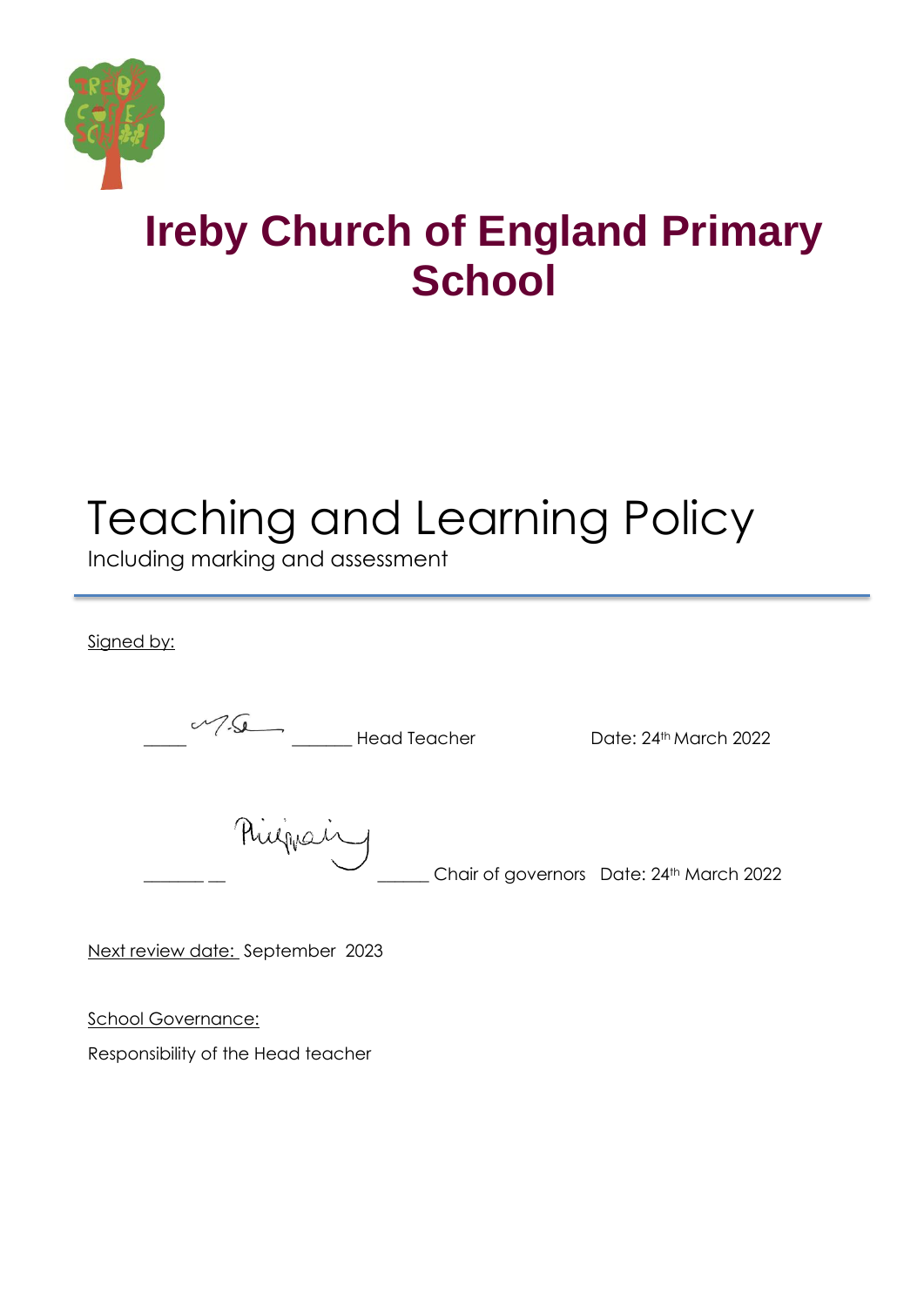### **Teaching and Learning Policy**

- 1 = Introduction
- 2 = Aims and Objectives
- 3 = Effective Learning
- 4 = Effective Teaching
- 5 = Marking and feedback
- $6 =$ Assessment
- 7 = Role of Headteacher
- 8 = Role of Governing Body
- 9 = Role of Parents
- 10 = Policy Review

#### **1 Introduction**

1.1 We believe in the concept of lifelong learning and regard the teaching and learning which takes place in our school to be part of a learning continuum which begins before the child comes to school and continues into adulthood. Both adults and children learn new things every day. Learning should be a rewarding and enjoyable experience for everyone; in short, it should be fun. Through our teaching, we equip children with the skills, knowledge and understanding necessary to be able to make informed choices about the important things in their lives. We believe that appropriate teaching and learning experiences help children to lead happy and rewarding lives.

#### **2 Aims and objectives**

- 2.1 We believe that people differ in the ways in which they learn most effectively, and the conditions for optimum learning also differ in relation to the context in which the learning takes place. In some situations, we may prefer to learn by listening, in others we can only learn effectively by actively doing, and these preferences may differ for each individual. At Ireby Church of England, we aim to provide a rich and varied learning environment that allows all children to develop their skills and abilities to their full potential.
- 2.2 Through our teaching and our learning environment, we aim to:
	- ensure that children develop a self-image of themselves as capable learners;
	- enable children to become confident, resourceful, enquiring and independent learners;
	- nurture children's self-esteem, and help them to build positive relationships with other people;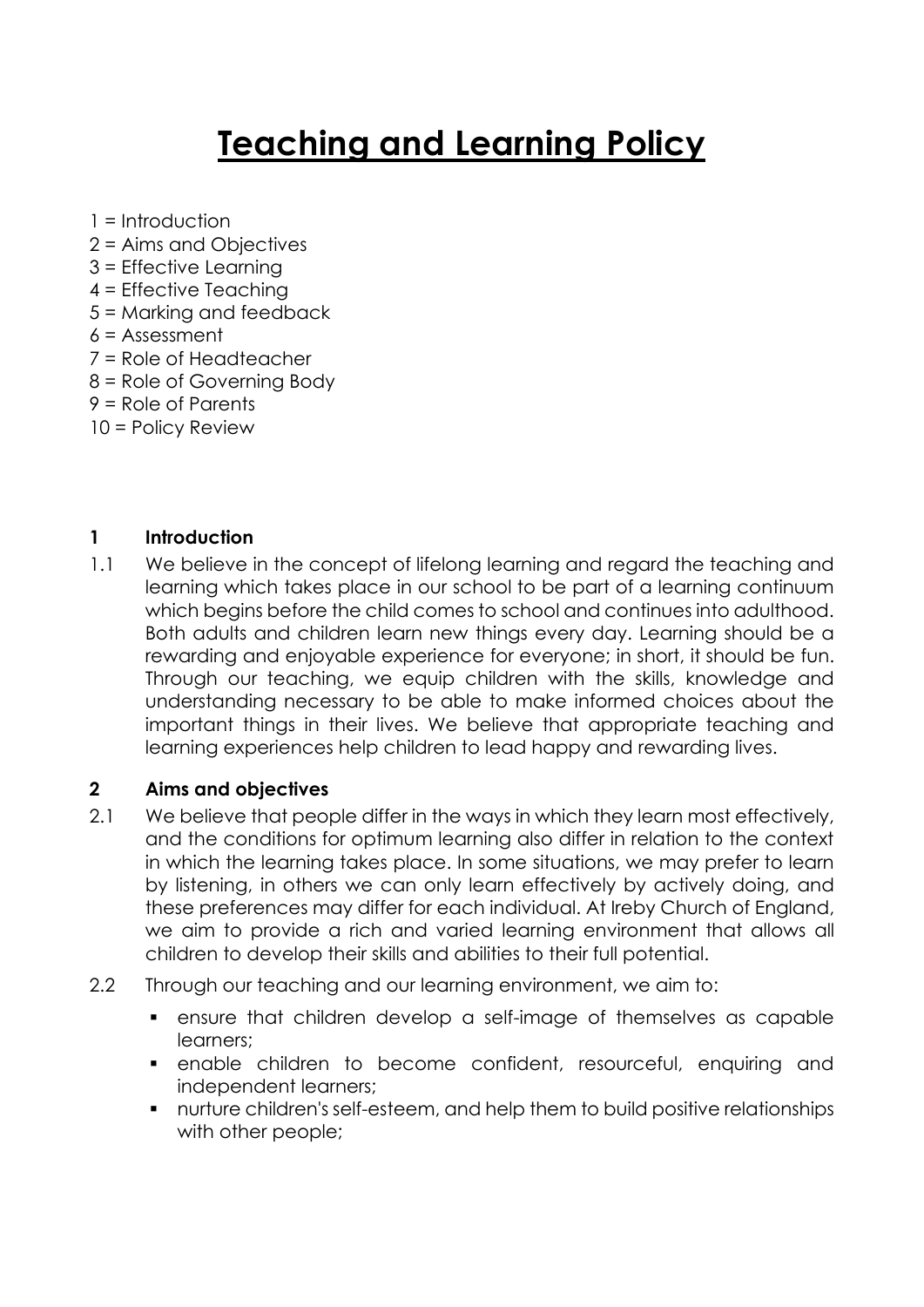- equip children with the key knowledge, skills and understanding which they need for the next phase of their education, enabling them to maximise their life chances and economic well-being in adulthood;
- develop children's self-respect, encourage them to understand the ideas, attitudes and values of others, and teach them to respect other people's feelings;
- show respect for a diverse range of cultures and, in so doing, promote positive attitudes towards other people;
- enable children to understand their community, and help them feel valued as part of it;
- help children grow into reliable, independent and positive citizens.

#### **3 Effective learning**

- 3.1 Research tells us that people learn in many different ways in different situations, and respond best to varying types of input (visual, auditory and kinaesthetic); we must therefore teach in a variety of ways, tailored to the context for learning and the differing aptitudes of our children. We take into account the different forms of intelligence, for example, verbal, mathematical/logical, visual/spatial, interpersonal, musical, when planning our curriculum and our teaching.
- 3.2 We ensure the best possible environment for learning by developing a positive atmosphere in which pupils feel safe and feel they belong. An environment where pupils enjoy being challenged and feel they will succeed, because the learning challenges have been set at the right level. We want children to feel a sense of 'ownership' of their own learning, and not to feel that education is something which is done to them.
- 3.3 At times, we seek to create a conducive learning environment by playing music to accompany learning and make sure that the children have access to drinking water to ensure good levels of hydration.
- 3.4 All teaching will be structured to maximise learning opportunities and lessons will be planned in accordance with the following principles:
	- **•** teaching should build on previous learning;
	- pupils should be given the 'big picture' of the intended learning and understand how the lesson fits into this;
	- the teacher should explain the learning objectives, and why the lesson is important;
	- the lesson should incorporate opportunities for a range of learning styles to be accommodated;
	- children should be given opportunities to reflect on and review what has been learnt;
	- there should be planned opportunities for feedback to the children, celebrating success, reviewing learning strategies, and assessing learning;
	- teachers should indicate what the next step in the learning will be.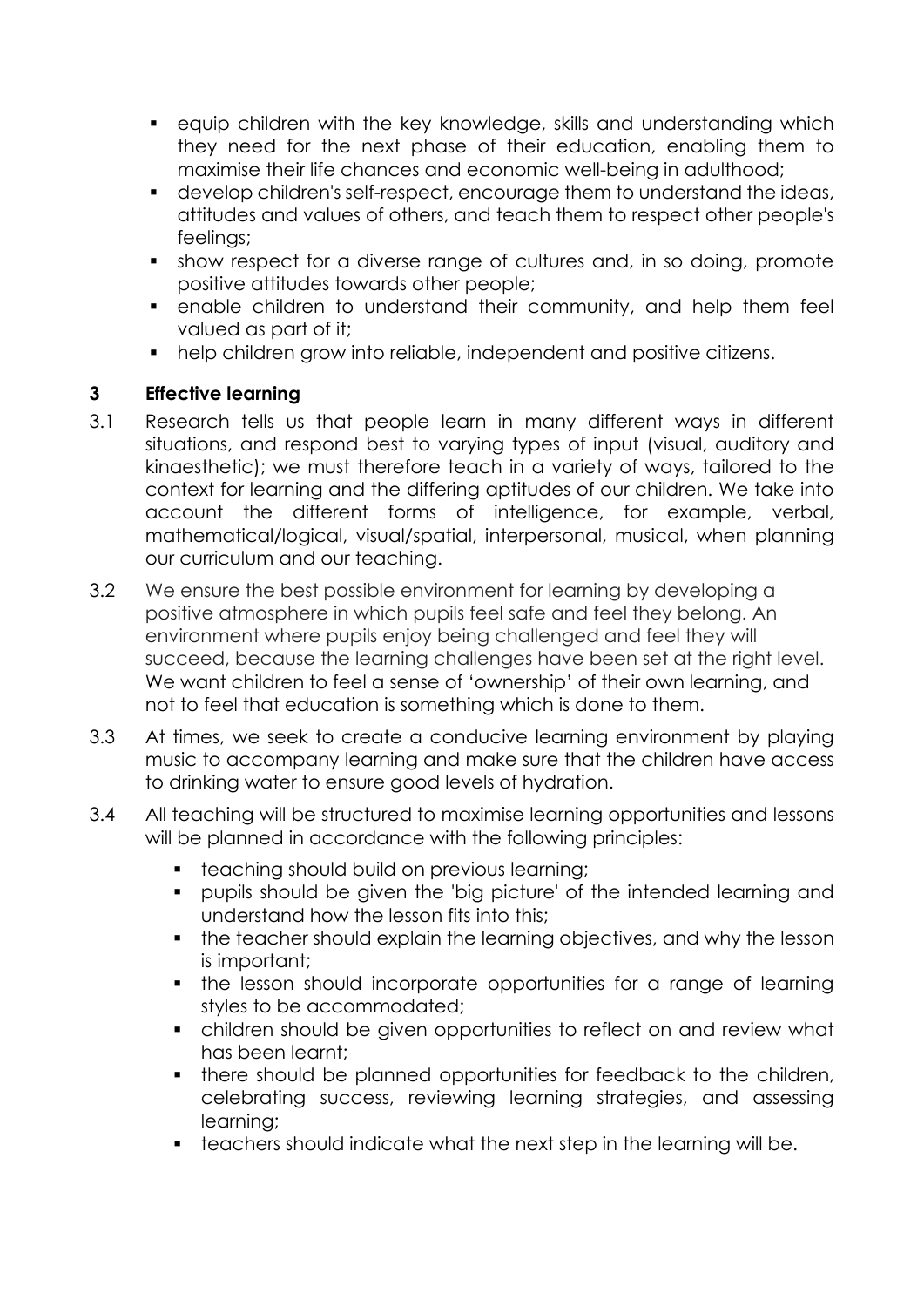- 3.5 We offer opportunities for children to learn in different ways. These include:
	- **•** investigation and problem-solving;
	- research and discovery;
	- **·** listening;
	- **•** group work;
	- paired work;
	- independent work;
	- whole-class work;
	- asking and answering questions;
	- using ICT to support learning;
	- fieldwork and visits to places of educational interest;
	- creative activities;
	- **•** looking at pictures and other visual images, including appropriate DVDs and television;
	- **E** listening and responding to music or audio material;
	- play, including 'small world' play and role play;
	- group discussions, debates and giving and listening to oral presentations;
	- designing and making things;
	- participation in athletic or physical activity.
- 3.6 We encourage children to take responsibility for their own learning, to be involved as far as possible in reviewing the way in which they learn, and to reflect on how they learn – what helps them learn, and what makes it difficult for them to learn.

#### **4 Effective teaching**

- 4.1 When we are teaching, we focus on motivating all the children, and building on their skills, knowledge and understanding of the curriculum, so that they reach the highest level of personal achievement. We use the school curriculum plan to guide our teaching. This sets out the aims, objectives and values of the school, and details what is to be taught to each year group.
- 4.2 Teachers make ongoing assessments of each child's progress, and they use this information when planning their lessons. It enables them to take into account the abilities of all their children. Our prime focus is to develop further the knowledge and skills of all our children. We strive to ensure that all tasks set are appropriate to each child's level of ability. When planning work for children with special educational needs, we give due regard to information and targets contained in any Personal Education Plans (PEPs). Teachers modify teaching and learning activities as appropriate for children with disabilities. We value each child as a unique individual, and teachers are familiar with the relevant equal opportunities legislation, covering race, gender and disability. We will strive to meet the needs of all our children, and to ensure that we meet all statutory requirements related to matters of inclusion.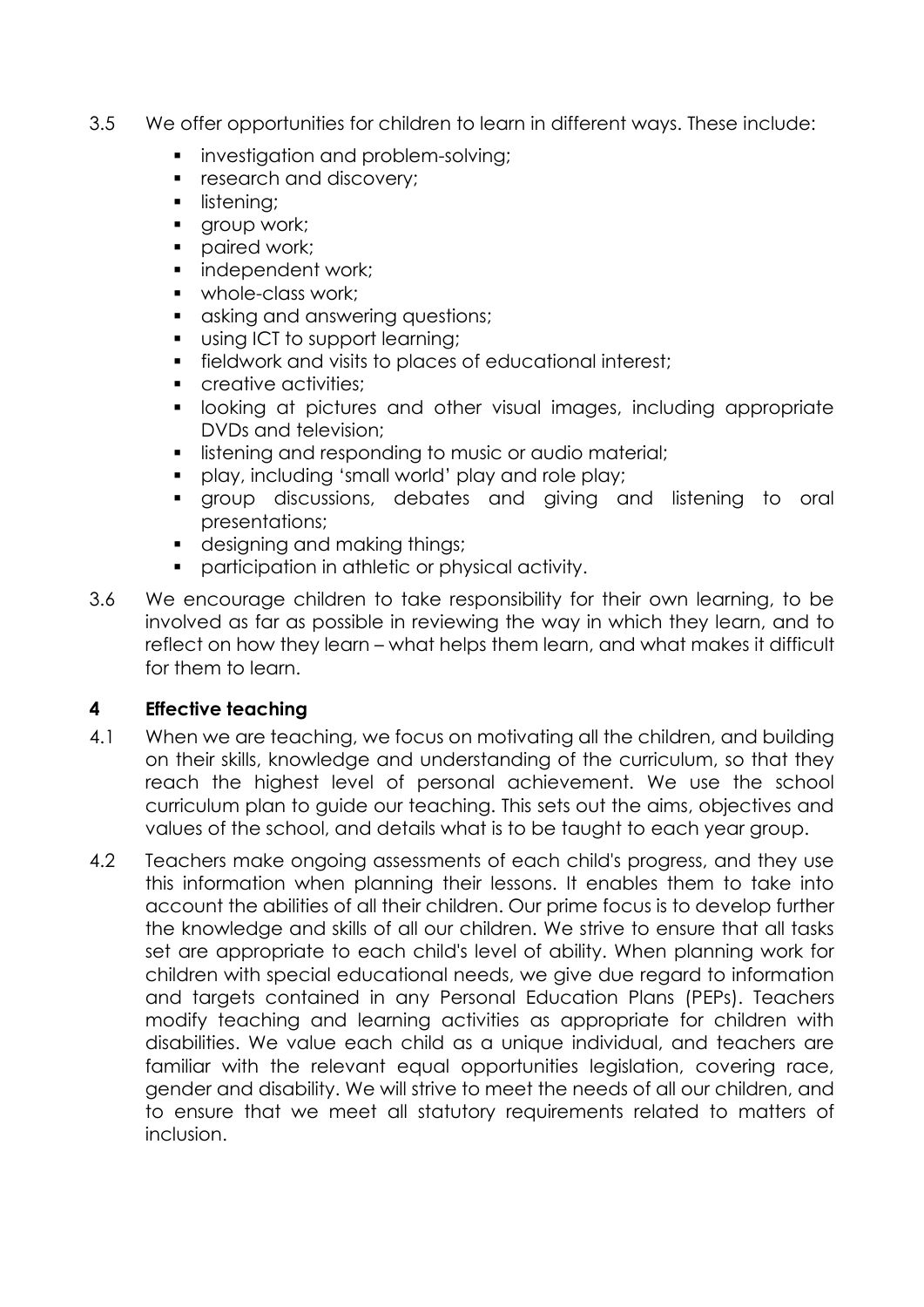- 4.4 We plan our lessons with clear learning objectives. We take these objectives from the Early Learning Goals of the Early Years Foundation Stage (EYFS), the National Curriculum or the Framework for maths and English. Our lesson plans contain information about these objectives (which may differ for groups of different ability), the planned learning activities, the resources needed, and the way in which we will assess the children's learning. We evaluate all lessons, so that we can modify and improve our future teaching.
- 4.5 In our lessons, we ensure that the learning intentions are shared with and understood by the children, and, to that end, are expressed in appropriate, child-friendly language. We also ensure that children understand the 'success criteria' for the lesson – i.e. what they need to ensure they do or pay attention to in order to succeed and achieve. Often, these success criteria will be decided jointly with the children, to ensure that they have full understanding of them. Learning intentions and success criteria will normally be displayed in lessons.
- 4.6 Each of our teachers makes a special effort to establish good working relationships with all the children in the class. We treat the children with kindness and respect. We recognise that they are all individuals with different needs, but we treat them fairly, and give them equal opportunity to take part in class activities. All of our teachers follow the whole school policy with regard to discipline and classroom management. We set and agree with children the class code of conduct, and we expect all children to comply with the rules that we jointly devise to promote the best learning opportunities for all. We praise children for their efforts and, by so doing, we help to build positive attitudes towards school and learning in general. We insist on good order and behaviour at all times. When children behave inappropriately, we follow the guidelines for sanctions as outlined in our policy on Behaviour and Discipline.
- 4.7 We try to ensure that all tasks and activities that the children engage in are safe. When we plan to take children out of school, we follow a strict set of procedures to ensure safety: the venue is visited, risk assessments are completed, and various permissions are obtained. We inform parents or carers, and obtain their permission, before the visit takes place.
- 4.8 We deploy learning assistants and other adult helpers as effectively as possible. Sometimes, they work with individual children, and sometimes they work with small groups. Our adult helpers also assist with the preparation and storage of classroom equipment.
- 4.9 Our classrooms are attractive learning environments. We change displays frequently, so that the classroom reflects the topics studied by the children and supports their new learning. We ensure that all children have the opportunity to display their best work. We also use 'working walls' and displays of work in progress in order to demonstrate effective learning strategies and to model good practice. Not all displays of children's work will be pristine and exemplary, therefore. However, other displays also showcase the highest standards to ensure that all have high expectations of what children can achieve.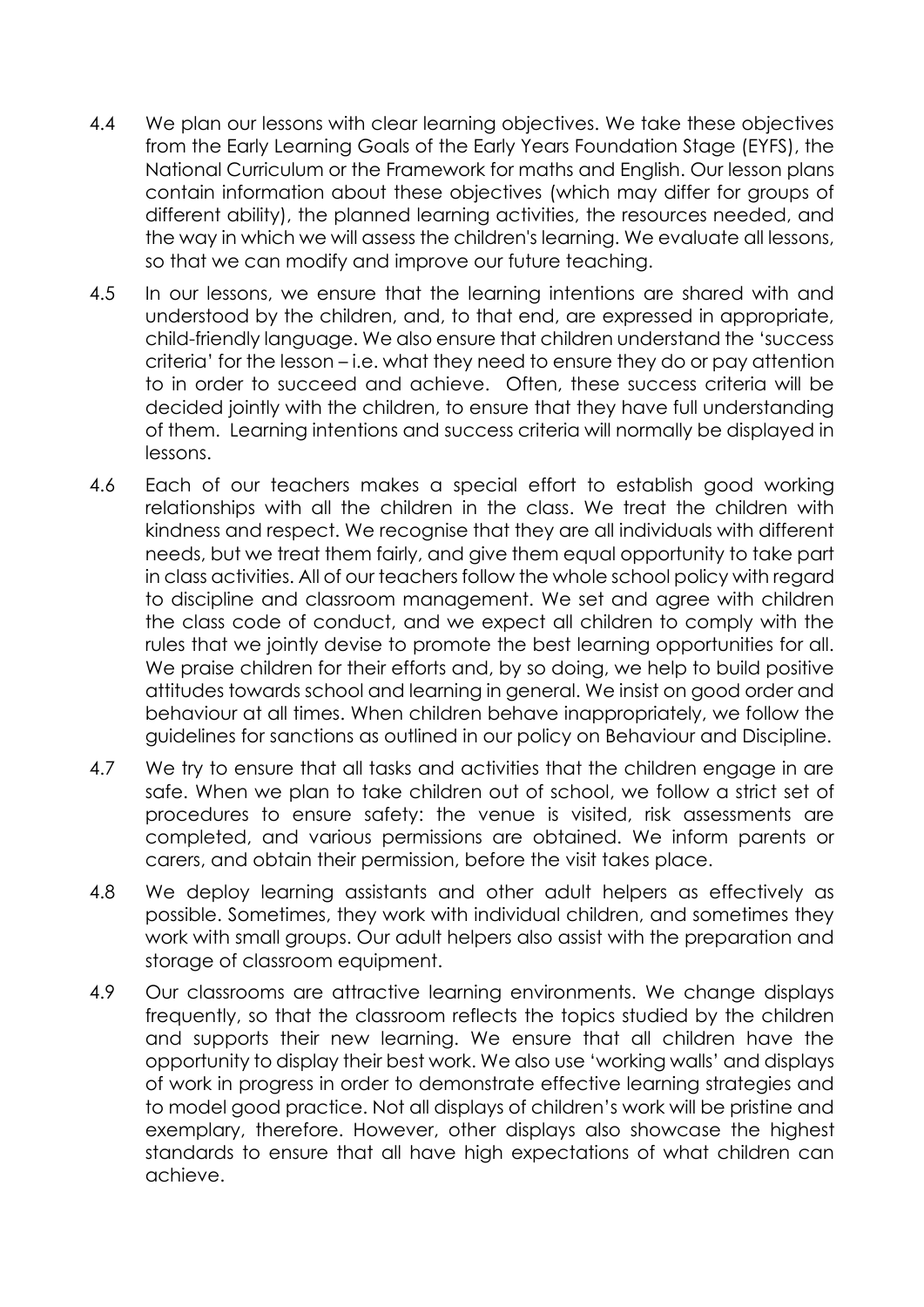- 4.10 All classrooms have a range of dictionaries and of both fiction and non-fiction books, as well as displays relating to English and maths. We use displays as resources for learning, often providing prompts for the children. We believe that a stimulating environment sets the climate for learning, and that an exciting classroom promotes independent use of resources, which results in high-quality work by the children.
- 4.11 All of our teachers reflect on their strengths and weaknesses, and plan their professional development accordingly. We do all we can to support our teachers in developing their skills, so that they can continually improve their practice.
- 4.12 We conduct all our teaching in an atmosphere of trust and respect for all.

#### **5 Marking and feedback to pupils' learning**

- 5.1 Assessing pupils' learning and progress is a vital part of teachers' professional work. Crucially, it should celebrate pupils' learning, recognise their achievements against the shared learning intentions, and identify and describe what pupils need to learn next, or what they need to do to improve their work. Assessment is far more effective in supporting learning if it is shared with the pupil. This sharing is the purpose of marking work and giving feedback to pupils.
- 5.2 We take a professional approach to the tasks of marking work and giving feedback. Each teacher may apply some individual approaches to this task, and the type of feedback given will need to take into account the age of the pupils, but we have a system of consistent practice, for example in the way work is marked and the use of marking symbols, in order to enable pupils to understand more readily the feedback given. See appendix A for our symbols used in marking.
- 5.3 All children are entitled to regular and comprehensive feedback on their learning. Therefore, all teachers will mark work and give feedback as an essential part of the assessment process.
- 5.4 We mark children's work and offer feedback in order to:
	- show that we value the children's work, and encourage them to value it too;
	- boost the pupils' self-esteem, and raise aspirations, through use of praise and encouragement; the main objective of marking and feedback is not to find fault, but to help children learn; if children's work is well matched to their abilities, then errors that need to be corrected will not be so numerous as to affect their self-esteem;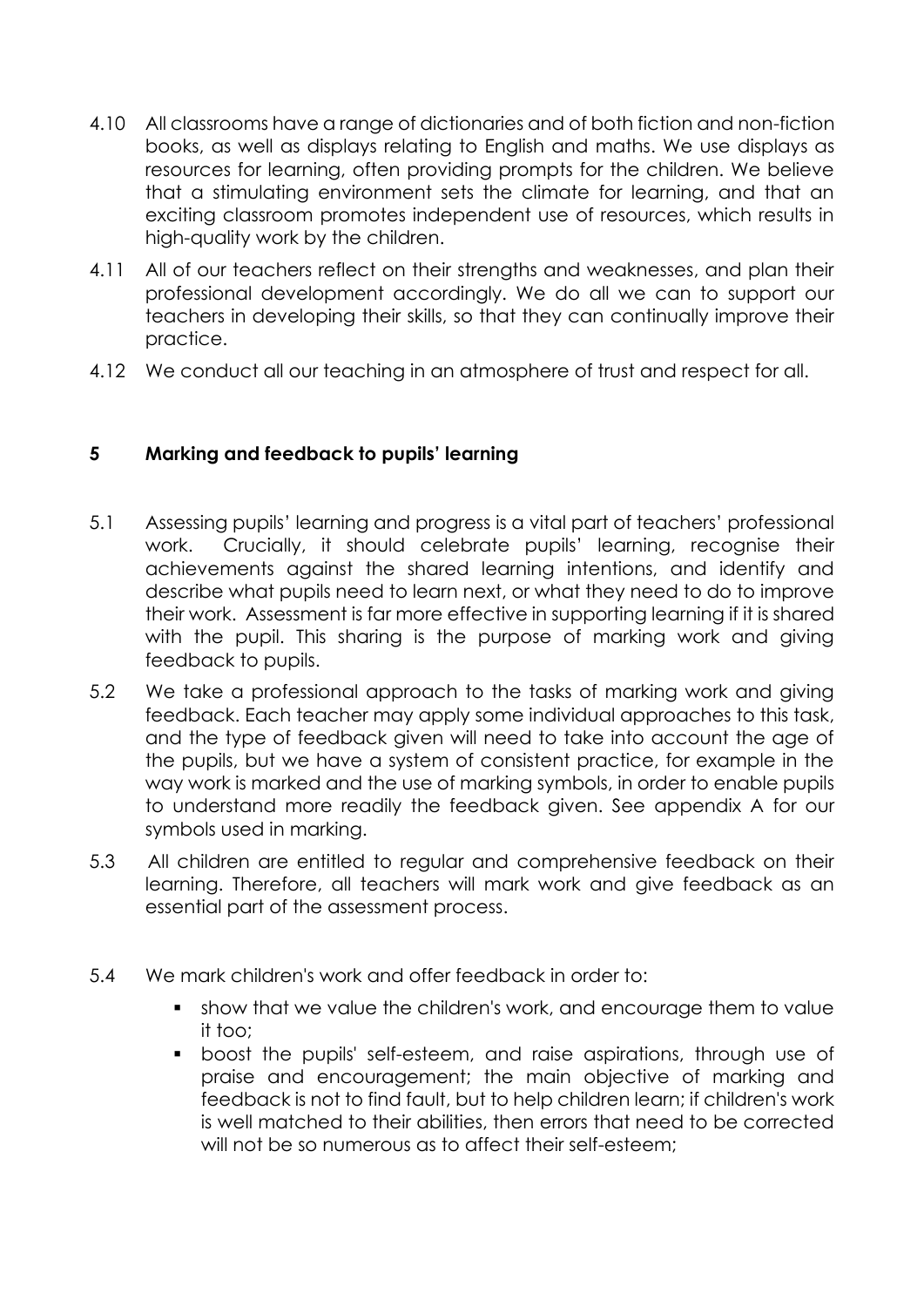- give the children a clear general picture of how far they have come in their learning, and what they need to learn next;
- offer the children specific information on the extent to which they have met the lesson objective, and show them how they can improve their work in the future;
- **•** promote self and peer-assessment, whereby the children recognise their learning challenges, and are encouraged to accept guidance from others;
- share expectations;
- gauge the children's understanding, and identify any misconceptions;
- provide a basis both for summative and for formative assessment (see Assessment section 6);
- provide the ongoing assessment that should inform our future lessonplanning.

5.5 We believe that the following principles should underpin all marking and feedback:

- the process of marking and offering feedback should be a positive one, with pride of place given to recognition of the efforts made by the child;
- marking and feedback is the dialogue that takes place between teacher and pupil, ideally while the task is still being completed;
- marking should always relate to the lesson objective or where appropriate, personal targets.
- the child must be able to read and respond to the comments made, and be given time to do so; therefore teachers' handwriting must be legible and model an age appropriate style to the pupil; where the child is not able to read and respond in the usual way, other arrangements for communication must be made;
- comments should be appropriate to the age and ability of the child, and may vary across year groups and key stages;
- comments will focus on only one or two key areas for improvement at any one time;
- **•** teachers should aim to promote children's self-assessment by linking marking and feedback into a wider process of engaging the child in his or her own learning. This includes sharing the learning intentions and the success criteria for the task right from the outset;
- whenever possible, marking and feedback should involve the child directly; the younger the child, the more important it is that the feedback is oral and immediate;
- marking should be constructive and formative;
- for one-to-one feedback (teacher to pupil) to be effective, sufficient mutual trust must be established;
- feedback may also be given by a teaching assistant, or through peer review;
- group feedback is provided through lesson plenaries, and in group sessions;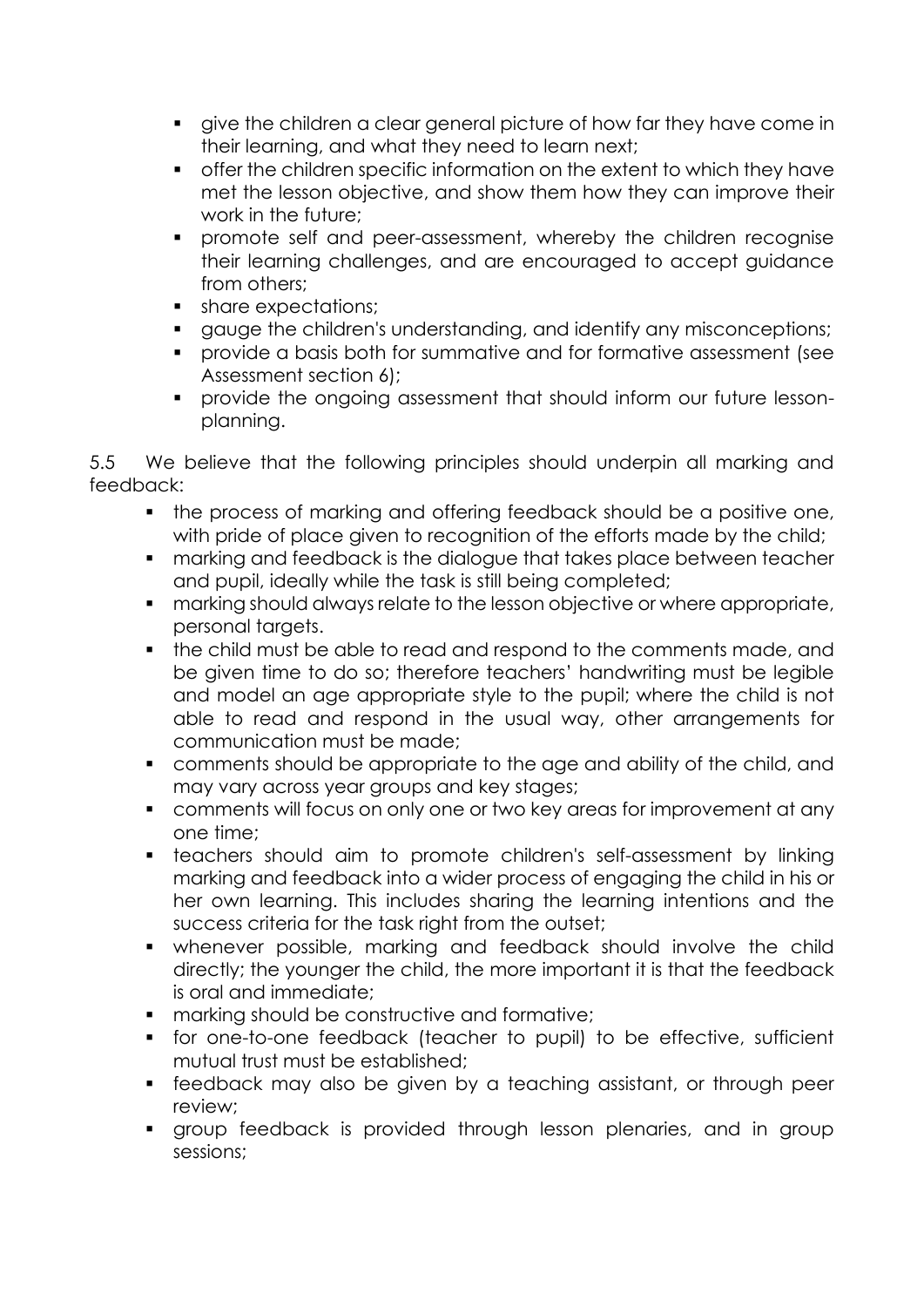- feedback will help a child to identify their key priorities for improvement and the progress they are making towards personal targets;
- teachers will note common errors that are made by a significant number of pupils and use them to inform future planning;
- marking will always be carried out promptly, and will normally be completed before the next lesson in that subject (although this may not always be possible for longer pieces of work).

#### **5.6 Implementing the marking policy**

- 5.6.1 Teachers always make clear the expectations for the presentation of a piece of work, in terms of headings, dates, lay-out etc. These may be specific for particular types of work, for example, numeracy. These have been taught and may be on display. They make it clear what well presented work in the subject looks like.
- 5.6.2 The extent of the teacher's response to a piece of work is determined not by the number of errors found in it, but by the teacher's professional judgement. Consideration is given to what a particular child is capable of, what the next learning stages involve, and what should now have priority. Children should not receive the impression that things are right when they are not; on the other hand, they should not be discouraged from being adventurous for fear of having faults emphasised.
- 5.6.3 In order to encourage a positive response, any negative comments must always be followed up by a constructive statement on how to improve.
- 5.6.4 Written comments are more valuable than marks or grades. We do not normally give marks or grades on pieces of written work.
- 5.6.5 Ticks are a normal indication that a particular item is correct, for example, a mathematical calculation, or a correct spelling in a test. However, crosses should be used sparingly and with caution. Where lots of errors have been made, teachers will use a written comment, a discussion with the pupil and a resetting of a more appropriate task to address the pupil's learning needs. Other symbols may be used once their meaning has been explained, for example, 'Sp' beside a spelling mistake, a wiggly line beneath text which doesn't make sense, etc….
- 5.6.6 Wherever possible, teachers should establish direct links between oral or written praise and the class or school rewards systems. At the same time, teachers should remember that stickers, stars and house points are incentives for learning and in themselves do nothing to close gaps in understanding, or to bring about improvements.
- 5.6.7 Where pupils interact in the marking process, they will be all the more engaged and receptive to correction. They should be encouraged to selfassess and to respond, perhaps with a comment of their own, to the teacher's written comments.
- 5.6.8 When appropriate, children may review and mark their own or another child's work, but this should be with the learning intention and success criteria for the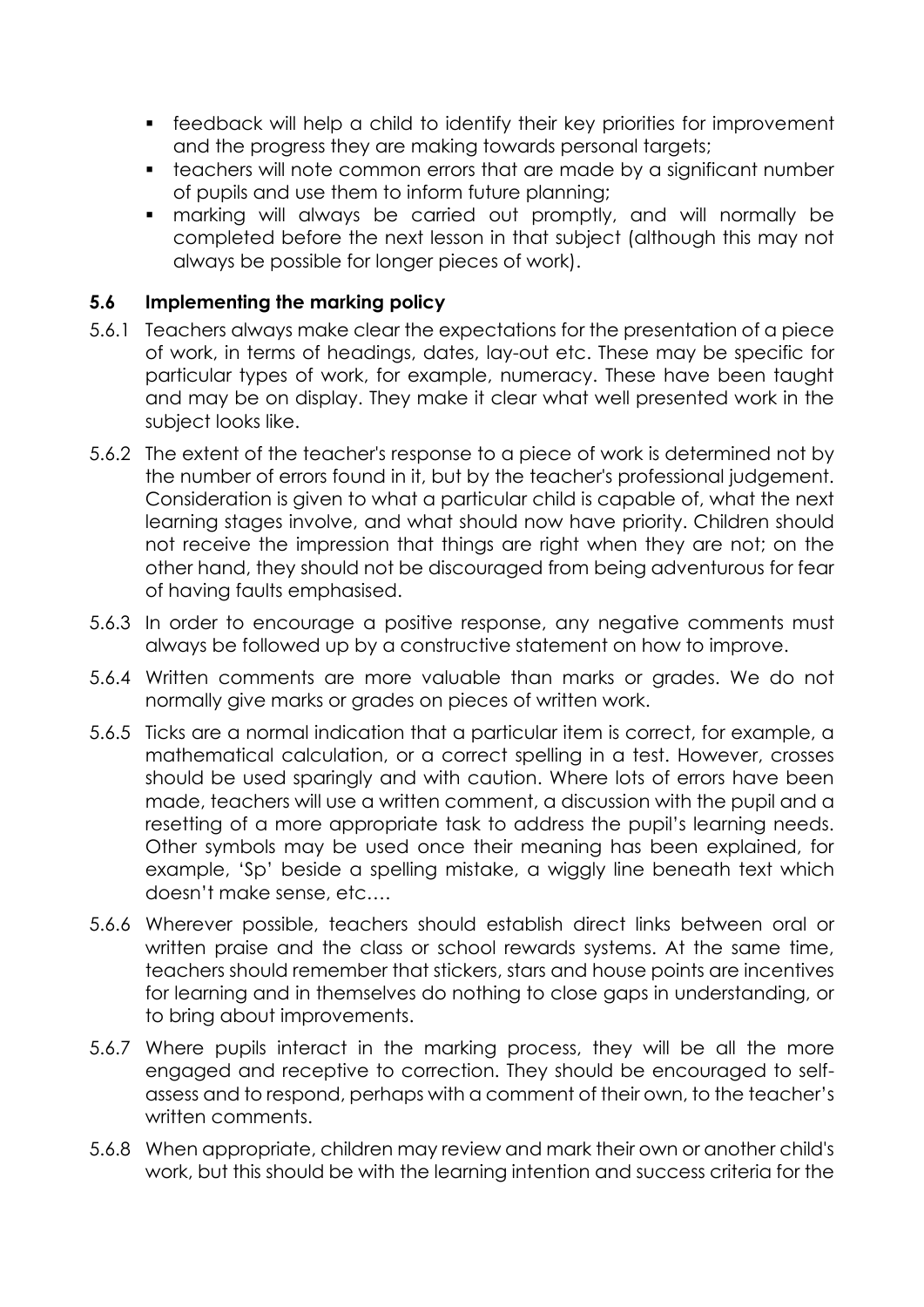work clearly in mind, and involve peer discussion, rather than just giving the pupil a chance to play the role of the teacher. The teacher will always review self and peer assessment, and carry out an appropriate assessment of their own.

- 5.6.9 Children should be encouraged to assess their work ahead of final marking, using the shared success criteria for the lesson. These criteria will be displayed and can remind children of their learning targets, or suggest common checks to perform (e.g. capital letters). This helps the children to self-reflect at each step of the learning process.
- 5.6.10 In addition, the children could indicate where they think a particular target has been achieved. Their learning partners might also check on their behalf, before the work is handed in, that a particular target has been met.
- 5.6.11 Occasional personal tutorials offer a valuable opportunity to review and evaluate the progress a child is making, by highlighting successes and identifying the next steps in learning.
- 5.6.12 Teachers will comment on spelling and grammar only in the following cases:
	- **•** if spellings and grammar were part of the lesson focus;
	- **•** if it is a spelling that the pupil should know;
	- **•** if it is something related to the pupil's target.

#### **6 Assessment**

- 6.1.1 We believe that effective assessment is an essential element of effective teaching and learning, and provides crucial information without which teaching cannot be appropriately focused on the needs of learners.
- 6.1.2 We use two different but complementary types of assessment: assessment *for* learning and assessment *of* learning.
- 6.1.3 Assessment *for* Learning (AfL) is a type of formative assessment, in that it involves a judgement about what the pupil has successfully learned and what the next developmental steps in their learning should be. It therefore informs and directs the teacher's planning, and is used in the classroom to raise pupils' achievement. The sharing of learning intentions with pupils is an important part of AfL, and is based on the idea that pupils will learn most effectively if they understand the aim of their learning, how they have progressed towards that aim, and what they need to learn next in order to achieve it. This principle applies equally to the most able learners and those with additional needs.
- 6.1.4 Assessment *of* learning refers to summative assessment and involves judging pupils' learning and attainment against national standards. Teachers may make these judgements at the end of a unit of work, at the end of each term, and at the end of a key stage. Tests are a straightforward form of summative assessment, though teachers' ongoing assessments of pupils' progress in terms of National Curriculum levels, or sub-levels, will also be mainly summative in nature.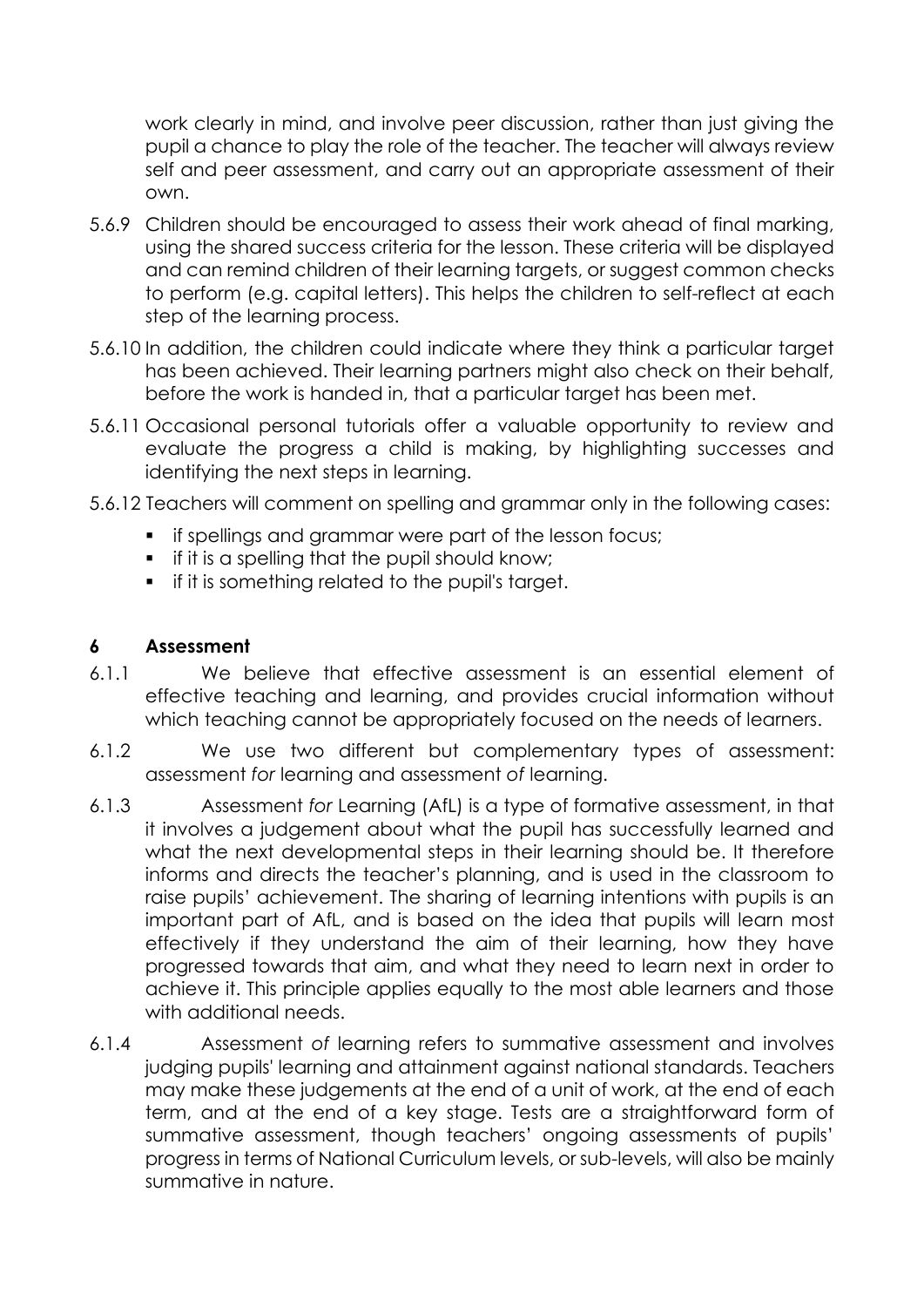6.1.5 We give our children regular feedback on their learning so that they understand what it is that they need to improve or to learn next. Such feedback will be both oral and written (marking). Research has shown that pupils' involvement in the process of assessing their own learning (selfassessment) raises standards and empowers pupils to take action towards improving their achievement.

#### **6.2 Aims and objectives of assessment**

- 6.2.1 The purpose of assessment in our school is:
	- to enable teachers to plan work that accurately addresses the learning needs of each pupil, by ascertaining what they need to learn next;
	- to enable teachers to record the attainment and progress of pupils;
	- to increase pupils' motivation by celebrating their learning achievements and enabling them to understand what they have learned and what they need to learn next;
	- to help pupils recognise the standards they are aiming for, and to understand the criteria of effective learning and achievement;
	- to enable teachers to provide regular information for parents and carers about their child's progress in learning and enable them to support their child's education;
	- to provide the headteacher and governors with information that allows them to make judgements about the effectiveness of teaching and learning in the school.

#### **6.3 Planning for assessment**

- 6.3.1 As teachers plan their lessons, so they should plan for assessment opportunities. These will occur at key points in the lesson and will be based on pupils' response to the learning task in question and, more specifically, to the teacher's use of focused questions, designed to assess learning. Teachers will also, of course, plan to assess pupils' understanding more formally through the use of tests.
- 6.3.2 The school uses assessment guidelines, such as the National Curriculum end of year expectation. These assessment materials then help the teacher to determine what knowledge, skills or understanding a pupil needs in order to progress. It is very important that such teacher assessments are based on a range of work in different contexts, over time, and not solely on one or two pieces of work.
- 6.3.3 Teachers in the Early Years Foundation Stage (EYFS) will plan and assess children's learning against the Early Learning Goals, and use the EYFS Profile to assess children's achievements and progress.
- 6.3.4 We use our school's curriculum plan to guide our teaching. This long-term plan follows the National Curriculum. Teachers understand the age-related expectations of the National Curriculum, and will plan their lessons to enable the maximum number of pupils to be working at age-related expectations or above. For those pupils working significantly below age-related expectations,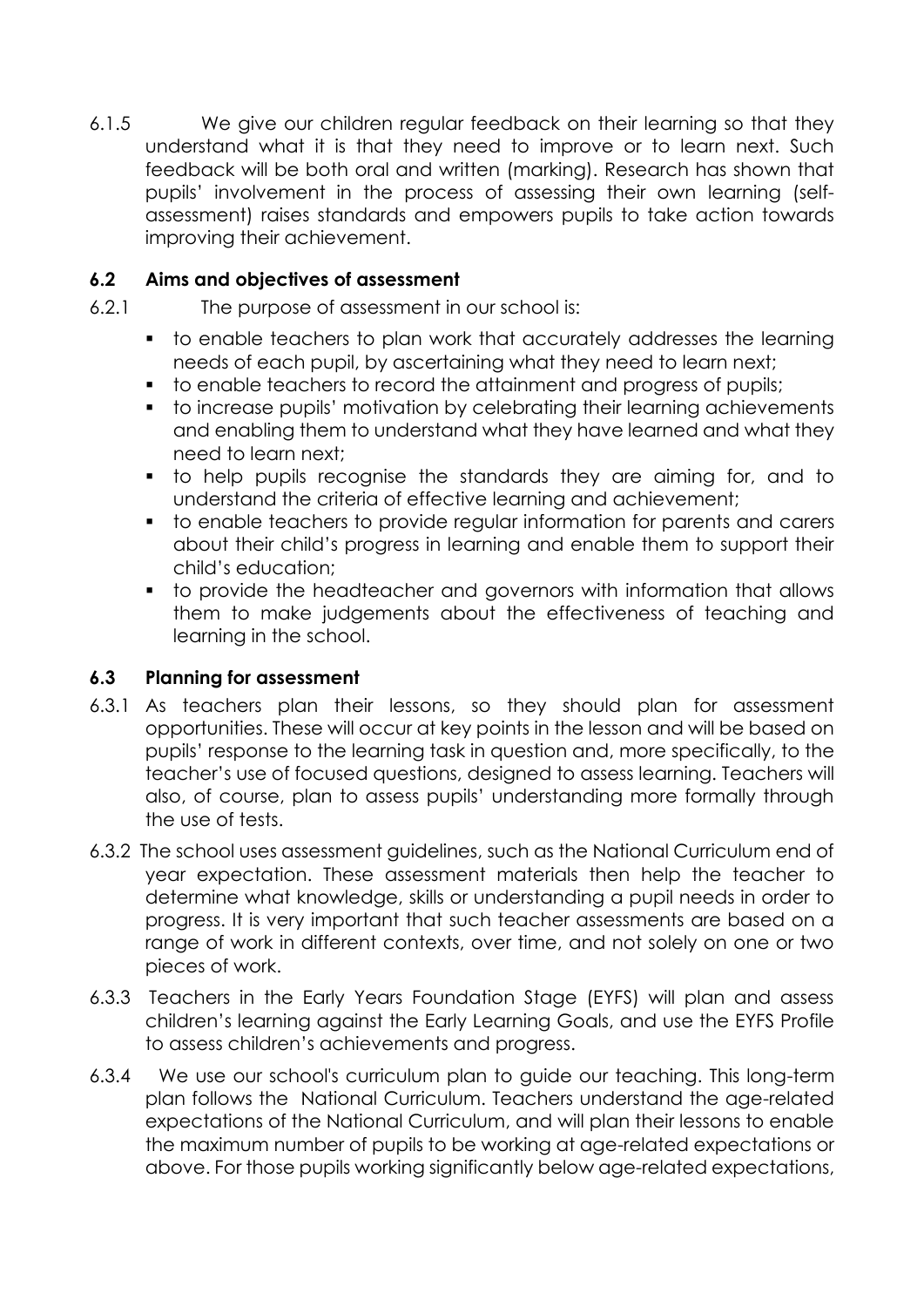teachers will plan additional support, sometimes together with the special educational needs coordinator (SENCO).

- 6.3.5 We plan our lessons with clear learning intentions. These may differ for groups of differing ability or for individual pupils. Where necessary, teachers' shortterm planning will make clear this differentiation. This is based on the teacher's detailed knowledge of each child. Our lesson plans make clear the expected outcomes for each lesson.
- 6.3.6 Teachers always share the lesson's learning intention with the children, either at the beginning of the lesson or, in some cases, as the lesson develops. They also share with pupils, or, indeed, often agree with them, the criteria for success for the particular learning tasks in the lesson, so that pupils can assess their own learning and that of their peers. Some aspects of self-assessment or peer-assessment, against the shared success criteria, will be a common, planned feature of our lessons.

Teachers strive to ensure that learning intentions and success criteria are expressed in language which can be understood by the pupils whom they are teaching. This ensures that children from the very youngest age in school have a good understanding of their learning and are able to talk about it.

6.3.7 Teachers ask well phrased and carefully directed questions and analyse pupils' responses to find out what they know, understand and can do, and to reveal any misunderstandings, which they can then plan to address.

#### **6.4 Target-setting**

6.4.1 Target-setting is used by the school in a number of ways and at a number of levels. Each year group has targets for the whole cohort, for reading, writing, mathematics and science, in terms of the percentage of pupils attaining specific levels by the end of the year, and the percentage of pupils working at age-related expectations or above. We also have targets for the percentage of pupils making good progress. These targets are based on each individual pupil's end-of-year target, which will seek to ensure that each individual makes good progress from their starting point at the beginning of the year.

Pupils' progress towards their targets is reviewed termly, and targets revised where necessary. IEP targets are set for pupils where appropriate and identify small steps of progress to meet pupils'needs.

6.4.2 We also set learning targets for particular areas of the curriculum, especially reading, writing and mathematics. These will often be group targets or, sometimes, individual. We involve pupils in this target-setting and record these targets at the front of their exercise books, or elsewhere, for them to refer to. We ensure that these 'curriculum' targets relate to the learning intentions and success criteria of lessons, and that pupils are able to review their own progress against such targets. The teacher reviews these with each child on a regular basis.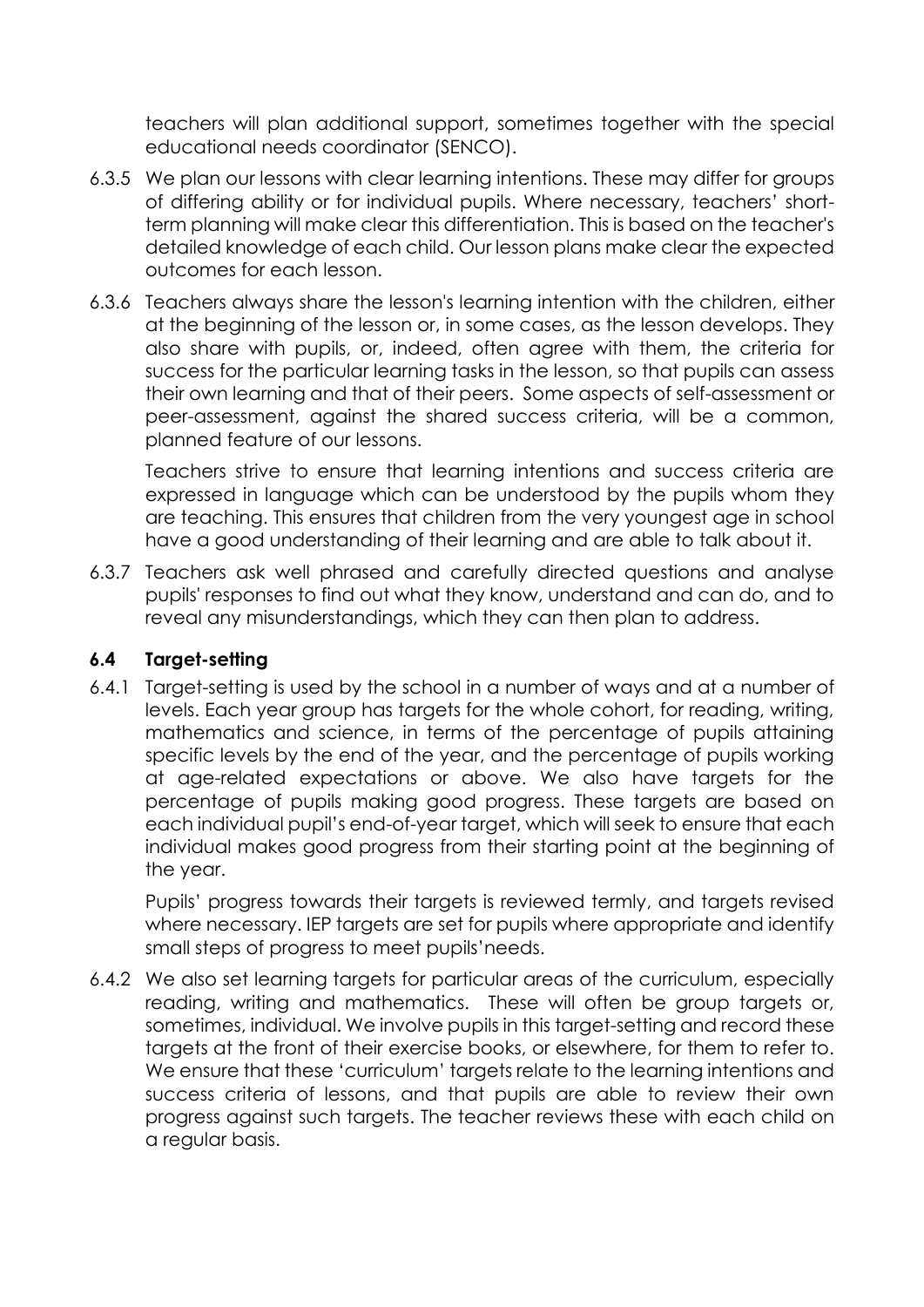6.4.3 We encourage our older pupils to review their targets with fellow pupils, because we believe that this encourages them to work together and share evidence of progress. We also encourage them to involve their parents and carers in this process.

#### **6.5 Recording**

- 6.5.1 We use various methods of assessing a child's learning. The type of assessment that we make varies from subject to subject. It is unnecessary to keep a formal record of all these assessments; we record only that which will inform planning for future learning, or contribute towards our overall evaluations of pupils' attainment and progress.
- 6.5.2 On our planning sheets, we note only those pupils who do not achieve the planned learning intention, or who excel by achieving more than was planned, so that we can take the needs of these pupils into account when planning for the next lesson. Where the majority of the class makes the planned progress, there is, of course, no need to record this, and we use our annotated lesson plans as a record of progress measured against learning intentions.
- 6.5.3 Using the assessment guidelines referred to above, teachers record the progress of each child against age-related expectations. This involves making a judgement about the work of each child in relation to the National Curriculum level of attainment. This allows us to monitor the progress of each child. Teachers record this information, at the end of each term, on progress tracking grids, allowing judgements to be made, over time, about each pupil's rate of progress. Care should be taken not to judge progress over too short a period. While we make such on-going assessments at least termly, one term is too short a period to judge progress in terms of National Curriculum sub-levels, though teachers will record whether pupils are 'on track' to meet challenging sub-level targets, based on an aspiration of good progress. At the end of each year, each teacher shares and discusses this information with the pupils' next teacher.

Teachers in the EYFS will record summative assessments, termly, in the school's e-profile system.

#### **6.6 Reporting to parents and carers**

- 6.6.1 We have a range of strategies that keep parents and carers fully informed of their child's progress in school. We encourage parents and carers to contact the school if they have concerns about any aspect of their child's work.
- 6.6.2 Each term, we offer parents and carers the opportunity to meet their child's teacher. At the first meeting of the school year, we share and discuss how the pupils have settled into their new class. At the second meeting of the year (which we hold at the end of the spring term), we evaluate their child's progress as measured against the targets. At the third meeting of the year, we review their child's written report and the targets identified in it for the next school year (see next paragraph).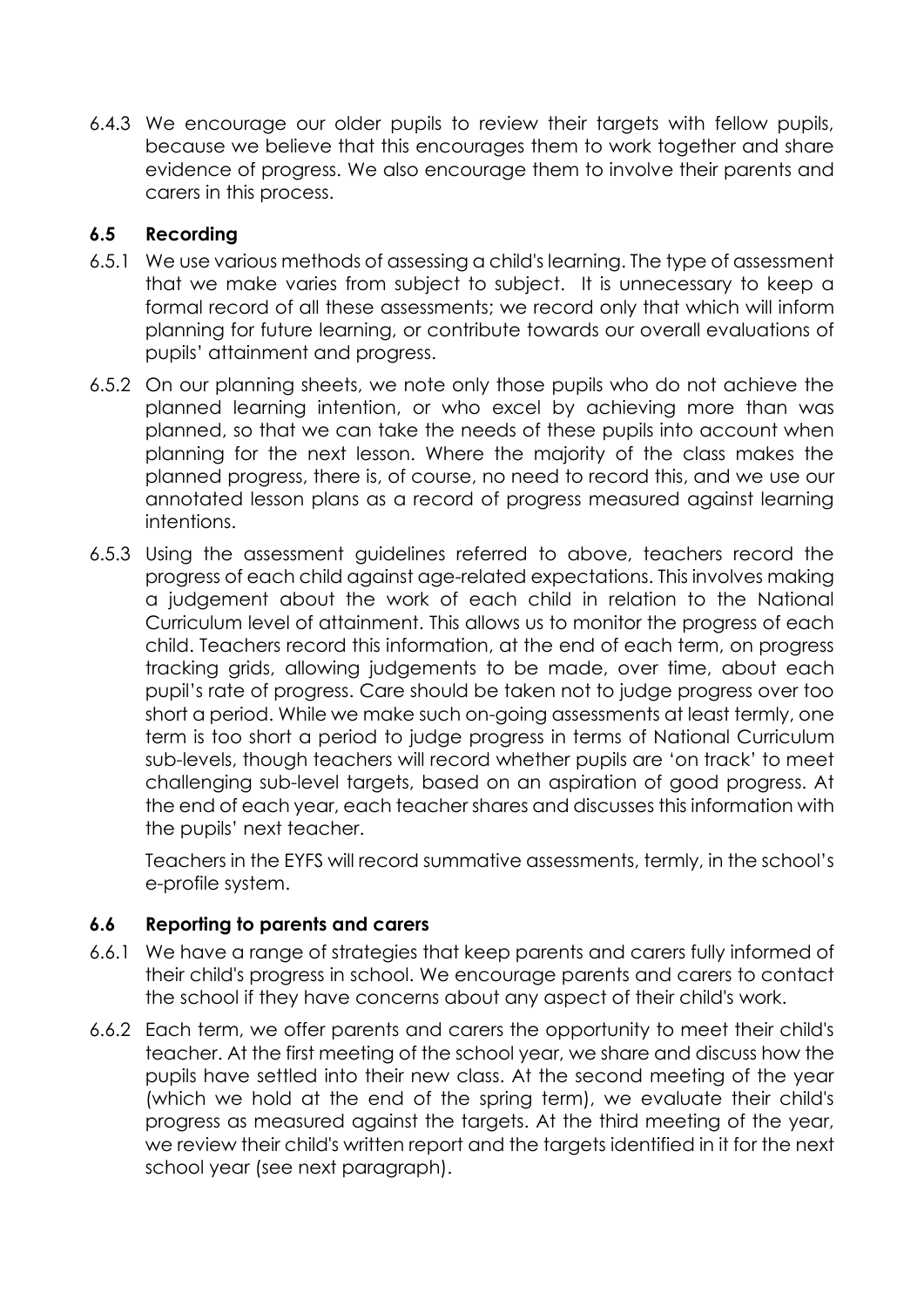- 6.6.3 During the summer term, we give all parents and carers a written report of their child's progress and achievements during the year. In this report, we also identify target areas for the next school year. We write individual comments based upon children's learning and how they interact in school. In this written report, we reserve a space for children to give their own evaluation of their performance during the year. We also include a space for parental feedback.
- 6.6.4 In reports for pupils in Year 2 and Year 6, we also provide details of the levels achieved at the end of the key stage. At the end of Year 2, these are based primarily on teacher assessment, informed by formal assessment tasks in reading, writing and mathematics, and at the end of Year 6, on Standard Assessment Tests (SATs), in reading and mathematics. Where Year 6 SATs results differ from teacher assessments, this will be reported to parents. Test results do not always demonstrate accurately the levels at which a pupil is working.
- 6.6.5 We offer parents and carers of pupils in the EYFS the opportunity, at parents' meetings as well as incidentally throughout the year, to discuss their child's individual learning journal with the teacher. This will be based on children's achievements against the Early Learning Goals in the Early Years Profile.
- 6.6.6 At the start of each term, each teacher gives parents and carers an update that identifies the main areas of learning for that particular class. In this update, the teacher identifies how parents and carers can support any elements of the learning during the term.

#### **6.7 Moderation of standards**

- 6.7.1 Teachers use national exemplification materials to make judgements about the levels of the children's work. All our teachers discuss these levels, so that they have a common understanding of the expectations in each subject. By doing this, we ensure that we make consistent judgements about standards in the school. Teachers continually moderate levels of children's work every term.
- 6.7.2 It is each subject leader's responsibility to ensure that the samples that they keep of children's work, for moderation purposes, reflect the full range of ability within each subject.
- 6.7.3 External moderators, organised by the Local Authority (LA), visit our school every few years to moderate and confirm our assessment judgements in the EYFS and at the end of Key Stage 1. Similarly, the proper administration of Key Stage 2 SATs is moderated every few years by the LA, as part of statutory regulations. Such visits are unannounced.

#### **7 The role of the headteacher subject leaders**

7.1 The headteacher and other members of the senior leadership team are primarily the leaders of teaching and learning. Their own practice models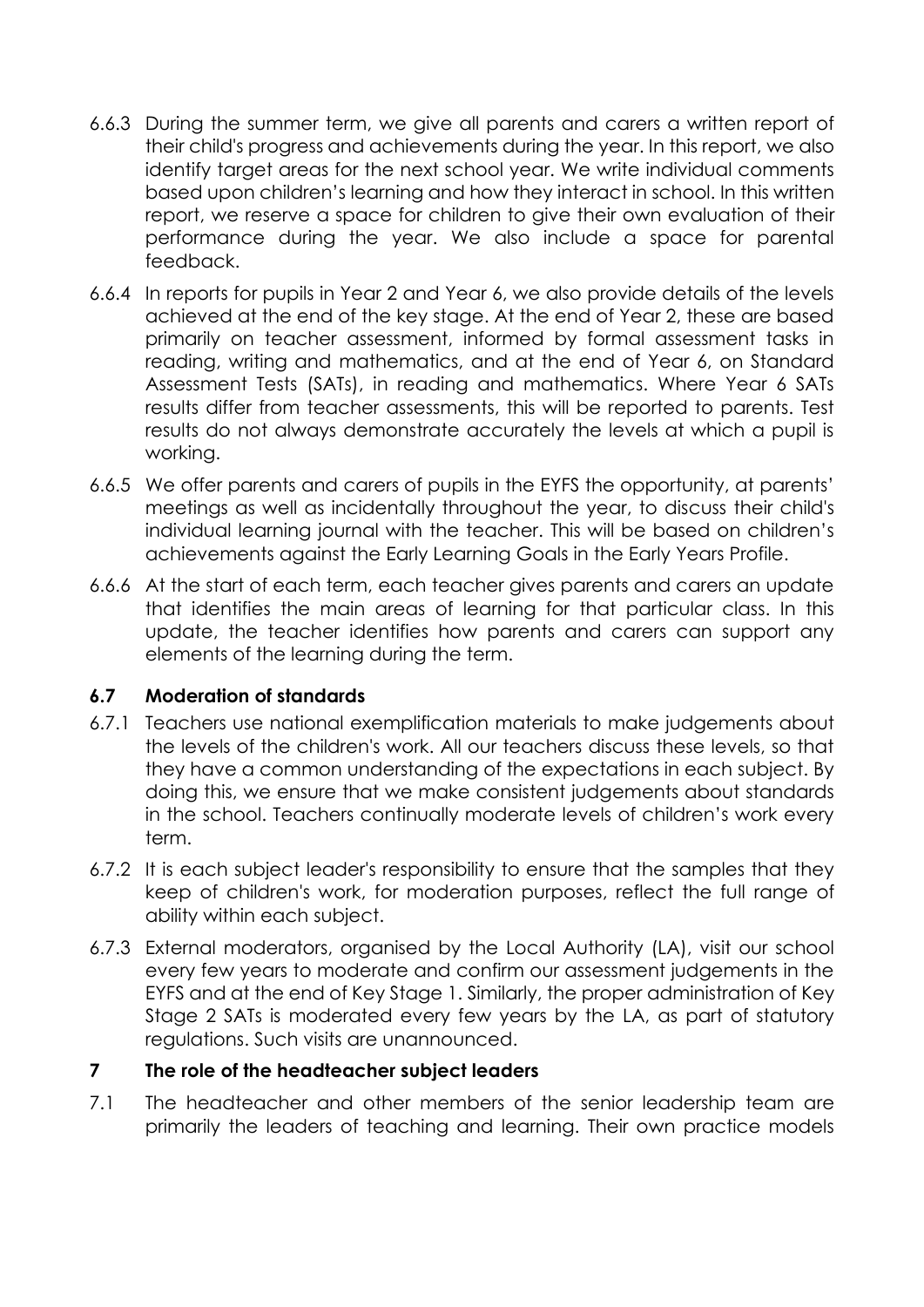high quality teaching. They have a responsibility to monitor and evaluate the quality of teaching and learning in the school. This will be achieved through:

- the formal performance management and appraisal of teachers, involving lesson observations;
- team teaching and working alongside teaching colleagues;
- **•** leading lesson study activities, when teachers plan, observe and evaluate their children's learning together;
- talking to children about their learning in lessons;
- **•** scrutinising pupil's work in their books;
- overseeing pupil assessment records.

#### **8 The role of governors**

- 8.1 Our governors determine, support, monitor and review the school's approach to teaching and learning. In particular they:
	- support the use of appropriate teaching strategies by allocating resources effectively;
	- ensure that the school buildings and premises are used optimally to support teaching and learning;
	- check teaching methods in the light of health and safety regulations;
	- seek to ensure that our staff development and our performance management both promote good-quality teaching;
	- monitor the effectiveness of the school's teaching and learning approaches through the school's self-review processes, which include reports from the headteacher, senior leaders and subject leaders, and a review of the continuing professional development of staff.

#### **9 The role of parents and carers**

- 9.1 We believe that parents and carers have a fundamental role to play in supporting their children's education. We do all we can to inform parents and carers about the curriculum, teaching and learning strategies, what their children are currently learning and the outcomes of assessment. We do this by:
	- holding parents' evenings to explain our school strategies for various aspects of the curriculum such as literacy, numeracy and health education;
	- sending information to parents and carers, at the start of each term, which outlines the topics that the children will be studying during that term at school;
	- **•** sending parents and carers regular reports in which we explain the progress made by each child, and indicate how their child can improve further;
	- explaining to parents and carers how they can support their children with homework, and suggesting, for example, regular shared reading with younger children, and support for older children with their projects and investigative work;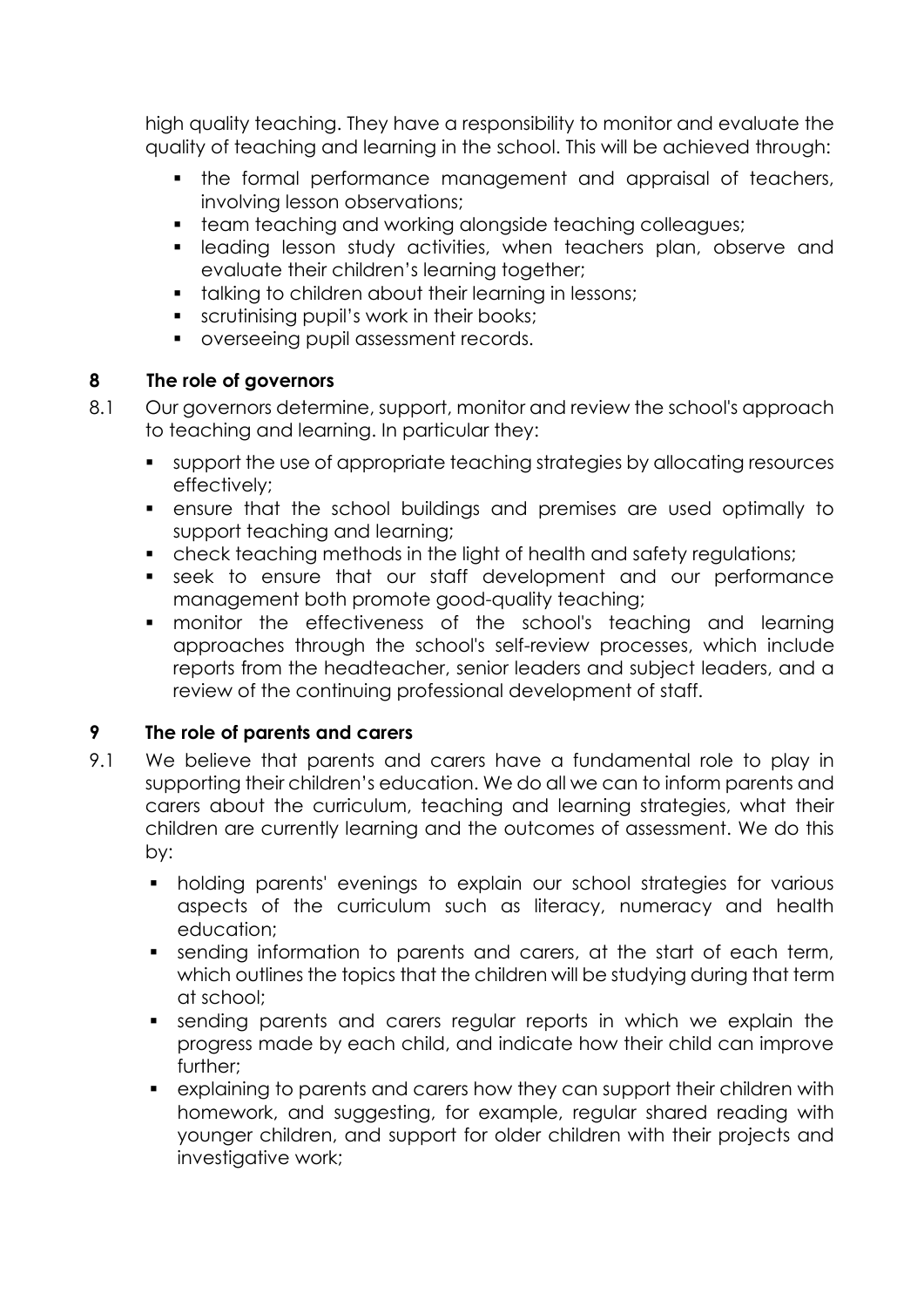- welcoming information from parents and carers about their children which may impact on their learning in school, or tell us about their learning and achievements beyond the school gate.
- 9.2 We believe that parents and carers have the responsibility to support their children and the school in implementing school policies. We would therefore like parents and carers:
	- to ensure that their child has the best attendance record possible;
	- to ensure that their child is fully prepared for school with the correct equipment for lessons, uniform and PE kit;
	- to do their best to keep their child healthy and fit to attend school;
	- to inform school if there are matters outside school that are likely to affect a child's learning or behaviour;
	- to promote a positive attitude towards school and learning in general;
	- to fulfil the requirements set out in the home–school agreement.

#### **10 Monitoring and review**

10.1 Senior leaders and the governing body monitor the school's Teaching and Learning Policy, and review it regularly, so that we can take account of new initiatives and research, changes in the curriculum, developments in technology or changes to the physical environment of the school. We will therefore review this policy every three years or sooner if necessary.